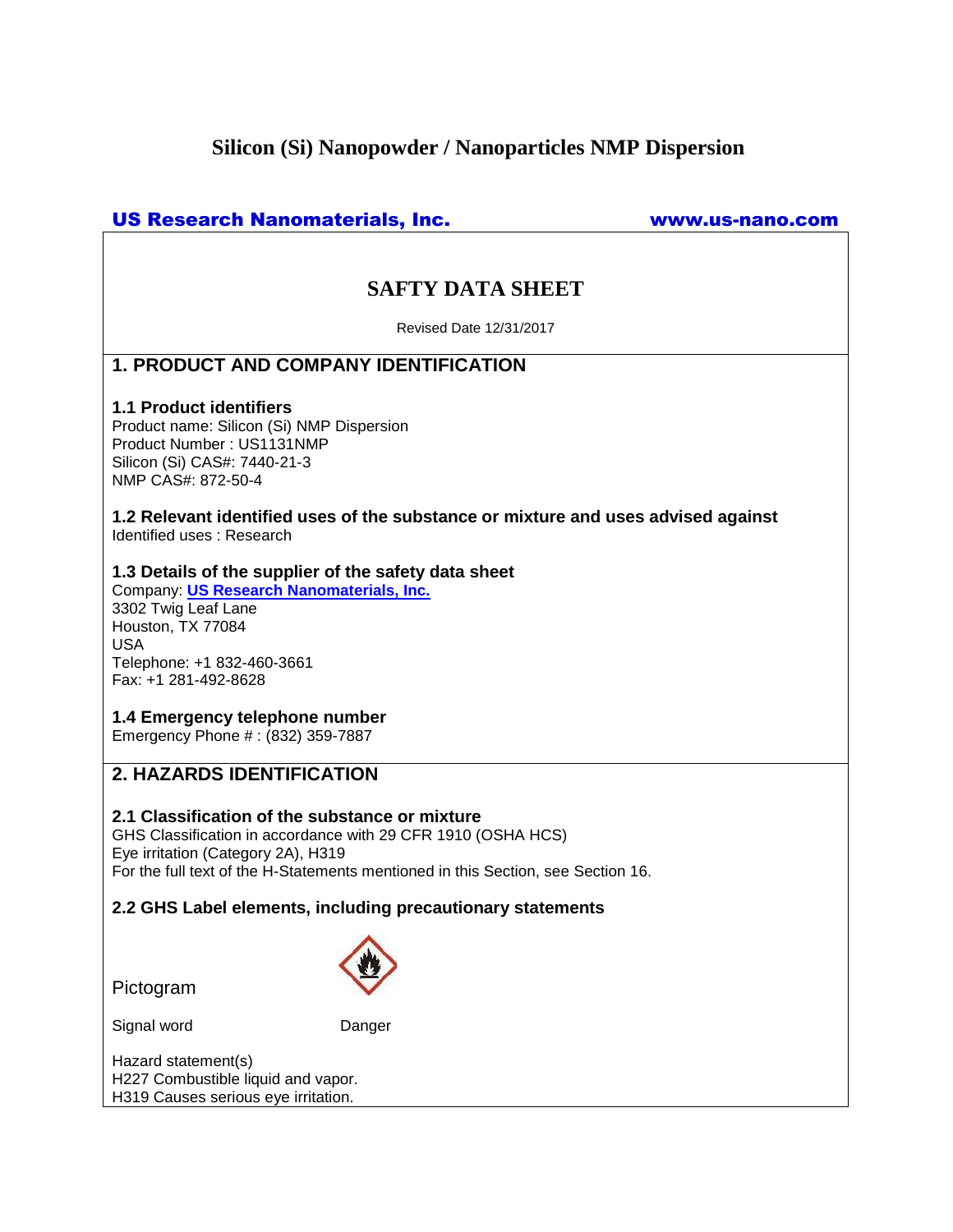Precautionary statement(s)

P261 Avoid breathing dust/ fume/ gas/ mist/ vapors/ spray.

P264 Wash skin thoroughly after handling.

P271 Use only outdoors or in a well-ventilated area.

P280 Wear protective gloves/ eye protection/ face protection.

P304 + P340 IF INHALED: Remove victim to fresh air and keep at rest in a position comfortable for breathing.

P305 + P351 + P338 IF IN EYES: Rinse cautiously with water for several minutes. Remove contact lenses, if present and easy to do. Continue rinsing.

P312 Call a POISON CENTER or doctor/ physician if you feel unwell.

P337 + P313 If eye irritation persists: Get medical advice/ attention.

P403 + P233 Store in a well-ventilated place. Keep container tightly closed.

P405 Store locked up.

P501 Dispose of contents/ container to an approved waste disposal plant.

**2.3 Hazards not otherwise classified (HNOC) or not covered by GHS** None

## **3. COMPOSITION/INFORMATION ON INGREDIENTS**

### **3.1 Substances**

Synonyms : Silicon (Si) CAS#: 7440-21-3 NMP CAS#: 872-50-4

#### **Hazardous components**

Component: Silicon (Si), NMP Classification: Eye Irrit. 2A; STOT SE 3; H319 Concentration: For the full text of the H-Statements mentioned in this Section, see Section 16.

# **4. FIRST AID MEASURES**

# **4.1 Description of first aid measures**

### **General advice**

Consult a physician. Show this safety data sheet to the doctor in attendance. Move out of dangerous area.

### **If inhaled**

If breathed in, move person into fresh air. If not breathing, give artificial respiration. Consult a physician. **In case of skin contact**

Wash off with soap and plenty of water. Consult a physician.

**In case of eye contact**

Rinse thoroughly with plenty of water for at least 15 minutes and consult a physician.

#### **If swallowed**

Never give anything by mouth to an unconscious person. Rinse mouth with water. Consult a physician.

### **4.2 Most important symptoms and effects, both acute and delayed**

The most important known symptoms and effects are described in the labeling (see section 2.2) and/or in section 11

#### **4.3 Indication of any immediate medical attention and special treatment needed** no data available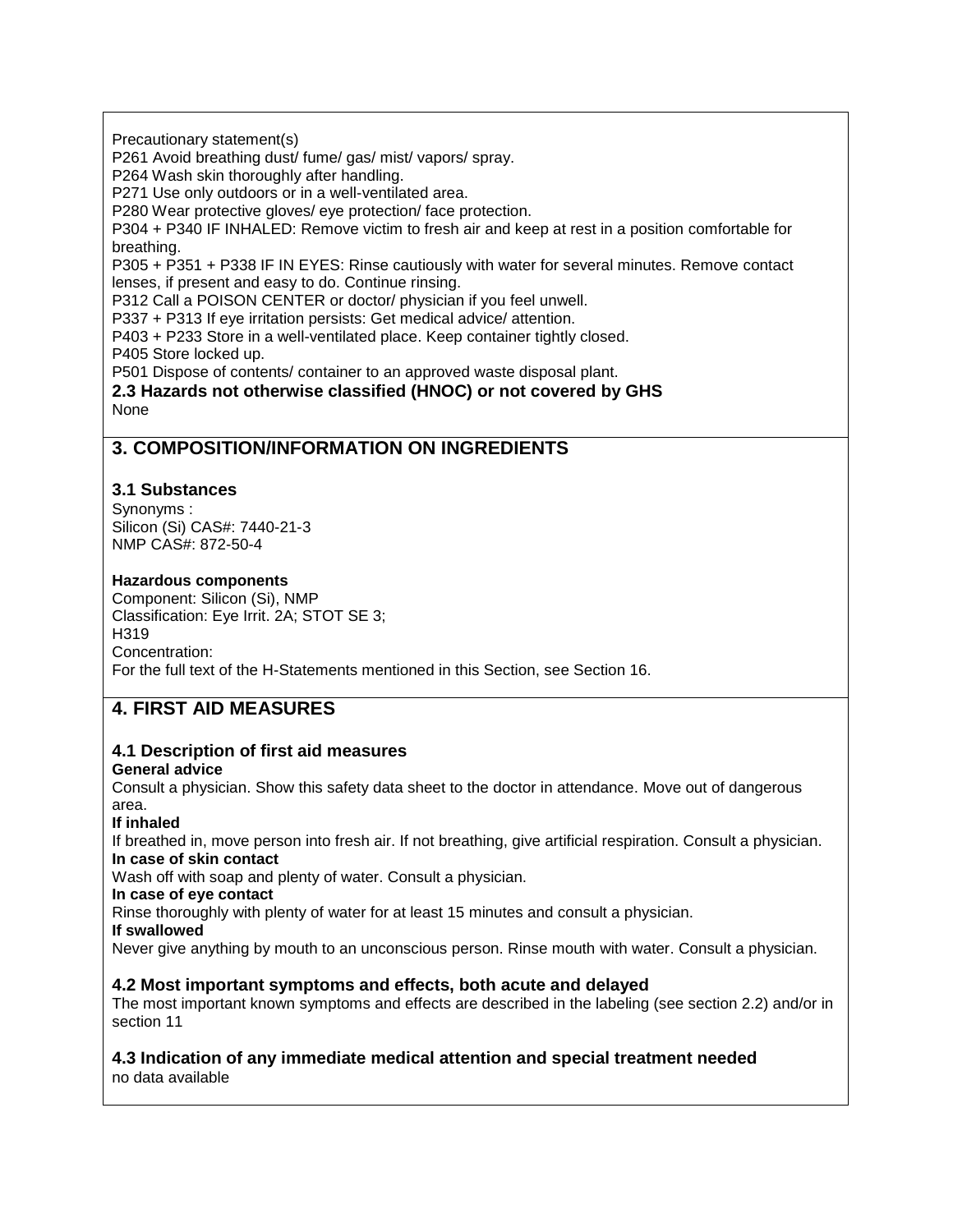# **5. FIREFIGHTING MEASURES**

## **5.1 Extinguishing media**

### **Suitable extinguishing media**

Use water spray, alcohol-resistant foam, dry chemical or carbon dioxide.

### **5.2 Special hazards arising from the substance or mixture**

The product is combustible

### **5.3 Advice for firefighters**

Wear self contained breathing apparatus for firefighting if necessary.

### **5.4 Further information**

no data available

## **6. ACCIDENTAL RELEASE MEASURES**

### **6.1 Personal precautions, protective equipment and emergency procedures**

Use personal protective equipment. Avoid dust formation. Avoid breathing vapors, mist or gas. Ensure adequate ventilation. Evacuate personnel to safe areas. Avoid breathing dust. For personal protection see section 8.

### **6.2 Environmental precautions**

Do not let product enter drains.

### **6.3 Methods and materials for containment and cleaning up**

Pick up and arrange disposal without creating dust. Sweep up and shovel. Keep in suitable, closed containers for disposal.

### **6.4 Reference to other sections**

For disposal see section 13.

# **7. HANDLING AND STORAGE**

## **7.1 Precautions for safe handling**

Avoid contact with skin and eyes. Avoid formation of dust and aerosols. Provide appropriate exhaust ventilation at places where dust is formed. For precautions see section 2.2.

## **7.2 Conditions for safe storage, including any incompatibilities**

Keep container tightly closed in a dry and well-ventilated place.

## **7.3 Specific end use(s)**

Apart from the uses mentioned in section 1.2 no other specific uses are stipulated

# **8. EXPOSURE CONTROLS/PERSONAL PROTECTION**

## **8.1 Control parameters**

**Components with workplace control parameters**

Contains no substances with occupational exposure limit values.

## **8.2 Exposure controls**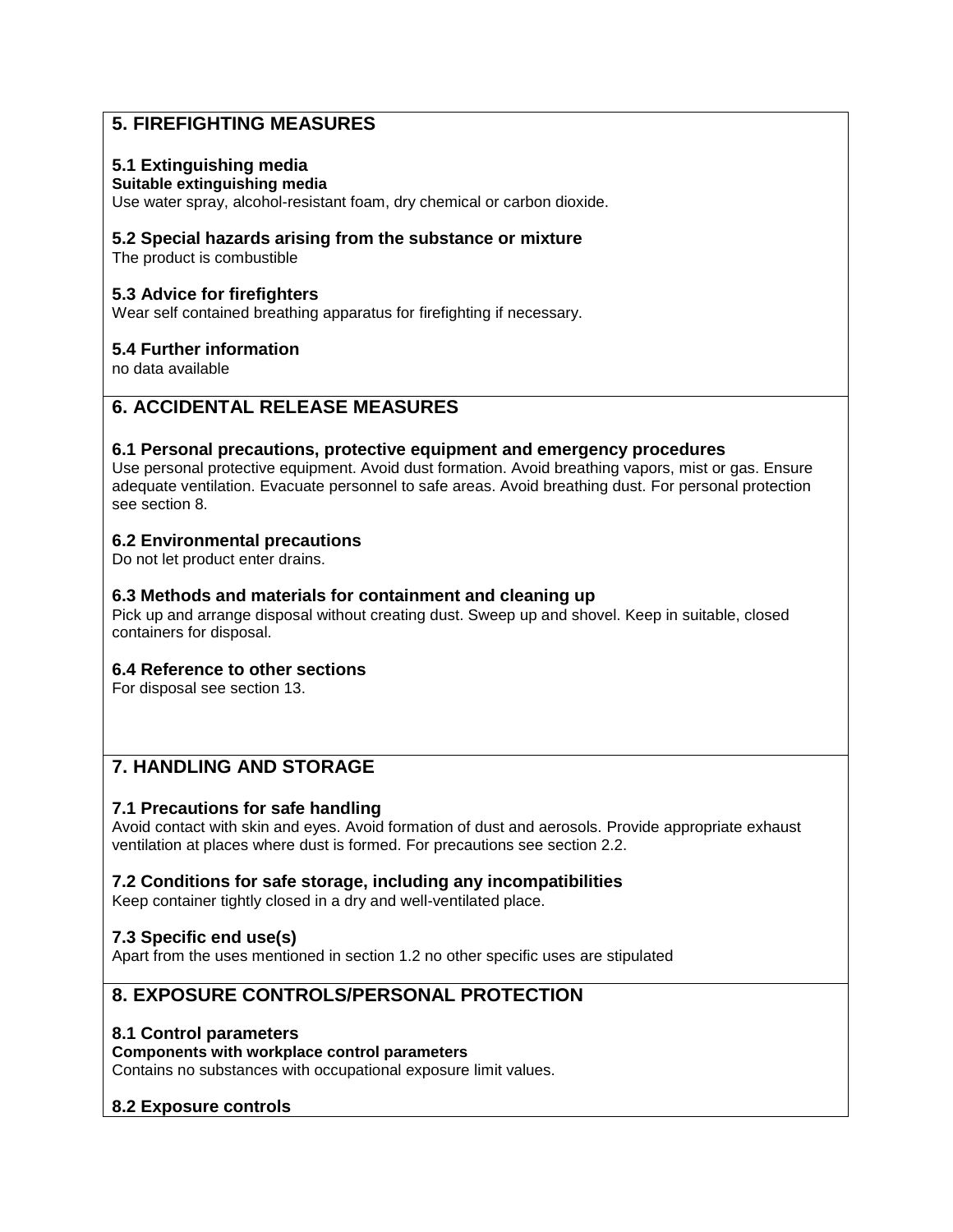#### **Appropriate engineering controls**

Handle in accordance with good industrial hygiene and safety practice. Wash hands before breaks and at the end of workday.

### **Personal protective equipment**

**Eye/face protection**

Safety glasses with side-shields conforming to EN166 Use equipment for eye protection tested and approved under appropriate government standards such as NIOSH (US) or EN 166(EU).

## **Skin protection**

For any handling steps where the substance is in particulate form or in a suspension with pure water where the substance is not solubilized, the gloves must be comprised of material that successfully passes ASTM F-1671. For any handling steps where the substance is part of a carrier liquid, other than the aqueous suspension noted in the previous paragraph, gloves must be comprised of material that successfully passes ASTM F-739 (continuous liquid contact method). Gloves must be changed before they show degradation and before the designated breakthrough time for the carrier liquid (as determined by the ASTM F-739 testing or by the manufacturer). Handle with gloves. Gloves must be inspected prior to use. Use proper glove removal technique (without touching glove's outer surface) to avoid skin contact with this product. Dispose of contaminated gloves after use in accordance with applicable laws and good laboratory practices. Wash and dry hands.

#### **Body Protection**

Impervious clothing, The type of protective equipment must be selected according to the concentration and amount of the dangerous substance at the specific workplace.

#### **Respiratory protection**

The EPA mandates the use of full face respirators with minimum N100 grade cartridges if there is any risk of exposure to the dust. For nuisance exposures use type P95 (US) or type P1 (EU EN 143) particle respirator. For higher level protection use type OV/AG/P99 (US) or type ABEK-P2 (EU EN 143) respirator cartridges. Use respirators and components tested and approved under appropriate government standards such as NIOSH (US) or CEN (EU).

## **Control of environmental exposure**

Do not let product enter drains.

## **9. PHYSICAL AND CHEMICAL PROPERTIES**

### **9.1 Information on basic physical and chemical properties**

- a) Appearance: liquid
- b) Odor: none
- c) Odor Threshold: no data available
- d) pH: no data available
- e) Melting point/freezing point: no data available
- f) Initial boiling point and boiling range: no data available
- g) Flash point: no data available
- h) Evaporation rate: no data available
- i) Flammability (solid, gas): no data available
- j) Upper/lower flammability or explosive limits: no data available
- k) Vapor pressure: no data available
- l) Vapor density: no data available
- m) Relative density: no data available
- n) Water solubility: N/A
- o) Partition coefficient noctanol/water: no data available
- p) Auto-ignition temperature: no data available
- q) Decomposition temperature: no data available
- r) Viscosity: no data available
- s) Explosive properties: no data available
- t) Oxidizing properties: no data available

## **9.2 Other safety information**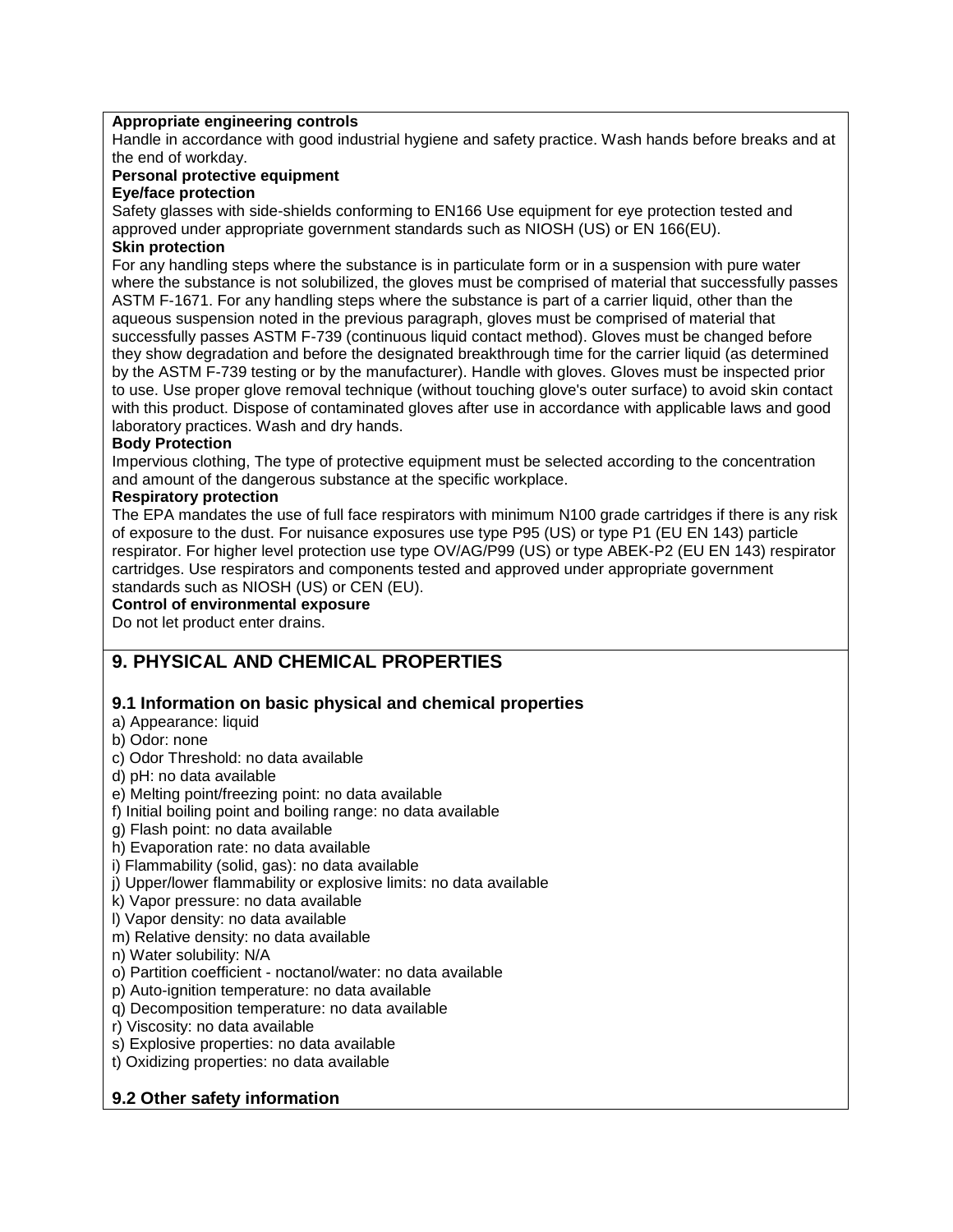no data available

## **10. STABILITY AND REACTIVITY**

#### **10.1 Reactivity**

no data available

#### **10.2 Chemical stability**

Stable under recommended storage conditions.

### **10.3 Possibility of hazardous reactions**

no data available

#### **10.4 Conditions to avoid**

no data available

#### **10.5 Incompatible materials**

Strong oxidizing agents

#### **10.6 Hazardous decomposition products**

Other decomposition products - no data available In the event of fire: see section 5

## **11. TOXICOLOGICAL INFORMATION**

### **11.1 Information on toxicological effects**

**Acute toxicity** no data available Inhalation: no data available Dermal: no data available **Skin corrosion/irritation** no data available **Serious eye damage/eye irritation** no data available **Respiratory or skin sensitization** no data available **Germ cell mutagen city** no data available **Carcinogenicity** no data available **Reproductive toxicity** no data available **Specific target organ toxicity - single exposure** Inhalation - May cause respiratory irritation. **Specific target organ toxicity - repeated exposure** no data available **Aspiration hazard** no data available **Additional Information** RTECS: Not available To the best of our knowledge, the chemical, physical, and toxicological properties have not been thoroughly investigated.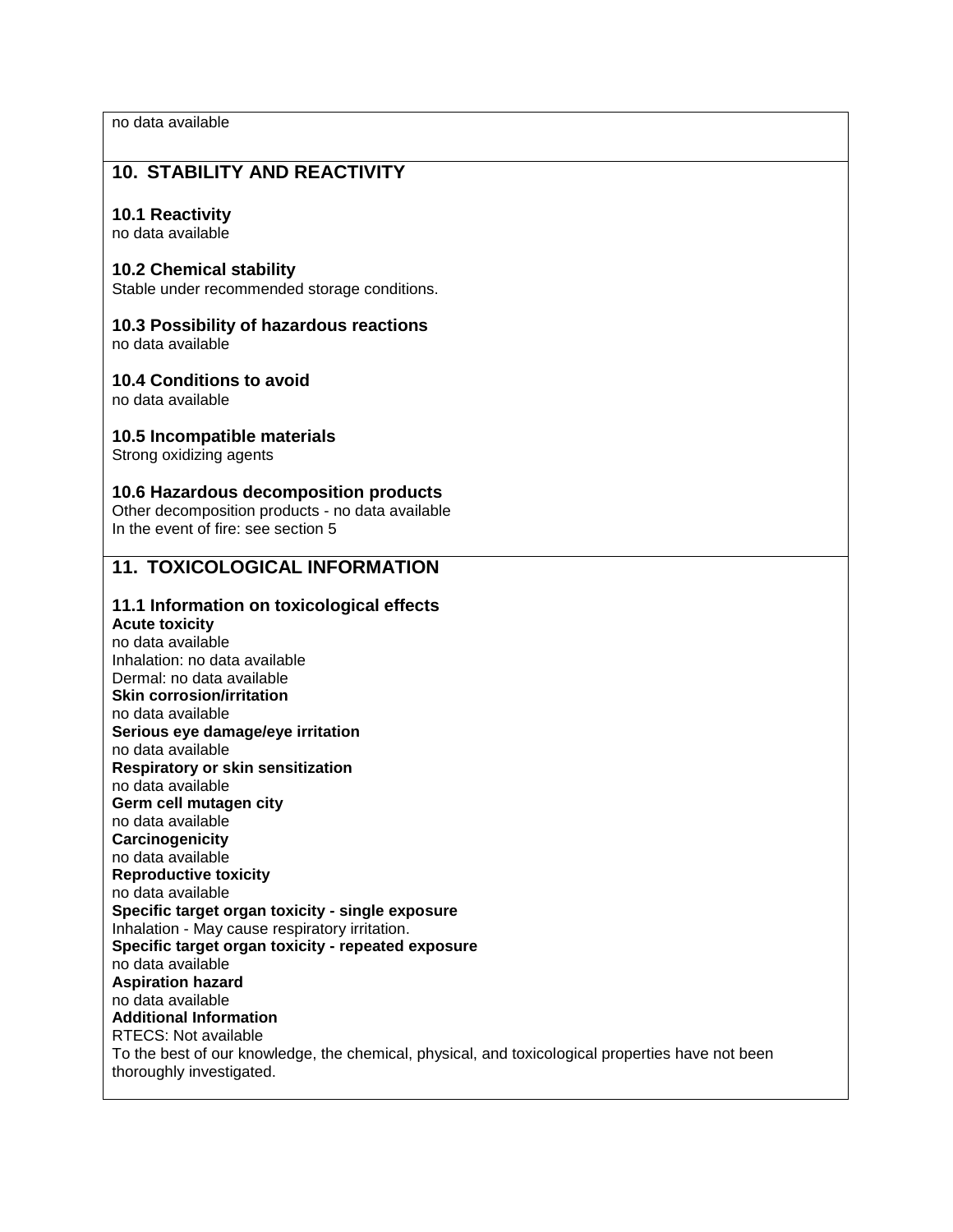# **12.ECOLOGICAL INFORMATION**

## **12.1 Toxicity**

no data available

### **12.2 Persistence and degradability**

no data available

### **12.3 Bioaccumulative potential**

no data available

## **12.4 Mobility in soil**

no data available

### **12.5 Results of PBT and vPvB assessment**

PBT/vPvB assessment not available as chemical safety assessment not required/not conducted

### **12.6 Other adverse effects**

no data available

## **13.DISPOSAL CONSIDERATIONS**

## **13.1 Waste treatment methods**

**Product**

Offer surplus and non-recyclable solutions to a licensed disposal company. Contact a licensed professional waste disposal service to dispose of this material.

### **Contaminated packaging**

Dispose of as unused product.

## **14.TRANSPORT INFORMATION**

## **DOT (US)**

Not dangerous goods **IMDG** Not dangerous goods **IATA** Not dangerous goods

## **15.REGULATORY INFORMATION**

### **SARA 302 Components**

SARA 302: No chemicals in this material are subject to the reporting requirements of SARA Title III, Section 302.

### **SARA 313 Components**

SARA 313: This material does not contain any chemical components with known CAS numbers that exceed the threshold (De Minimis) reporting levels established by SARA Title III, Section 313. **SARA 311/312 Hazards**

## **16.OTHER INFORMATION**

### **Full text of H-Statements referred to under sections 2 and 3.**

Eye Irrit. Eye irritation

H227 Combustible liquid and vapor.